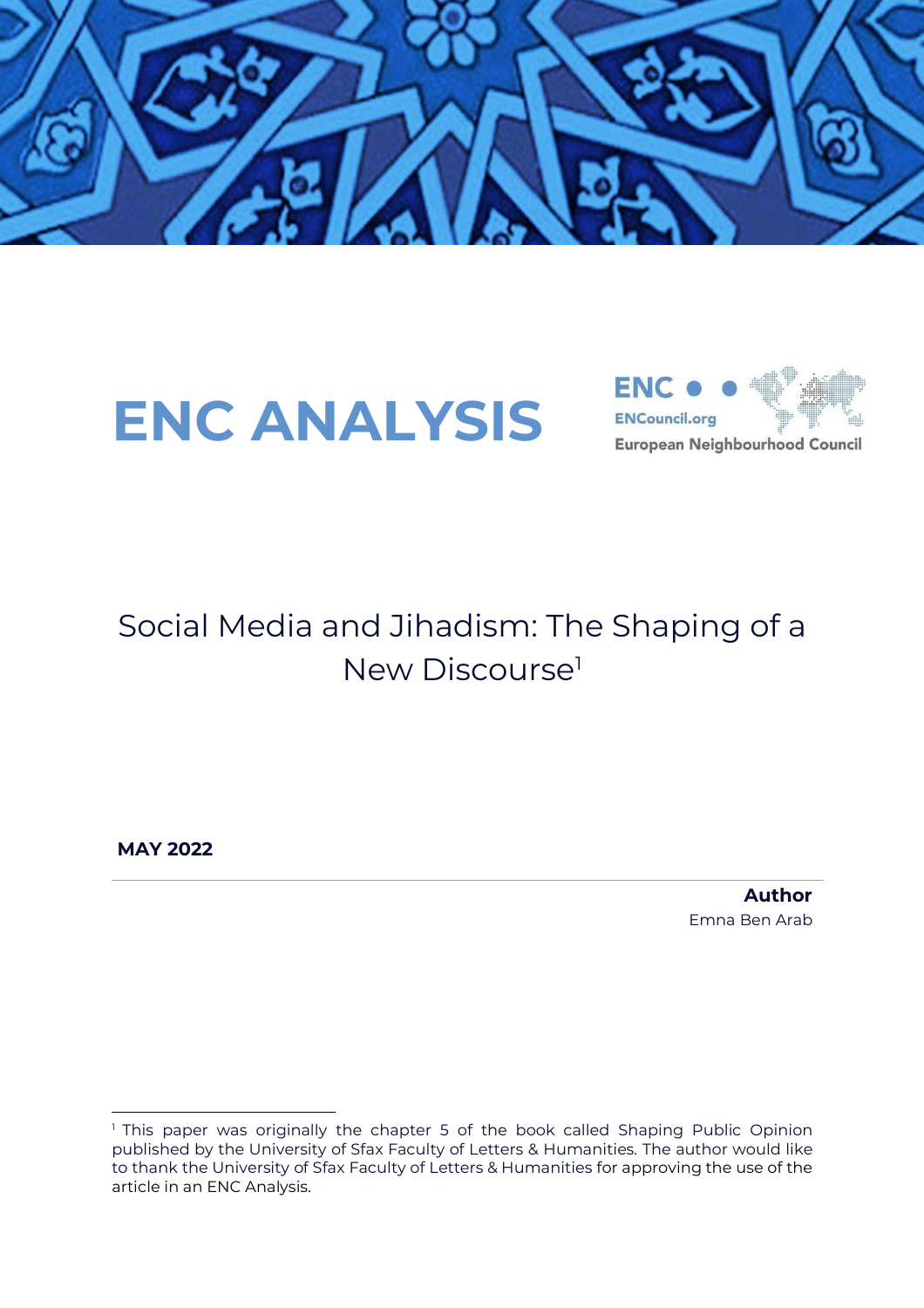

#### About the author



**Dr. Emna Ben Arab** served as a Member of the Tunisian Parliament (2004-2011). She is an academic at the University of Sfax and the author of a book entitled *A Future Made Perfect? The Image of the Coming Millennium in American Science Fiction*, and of a number of articles on security issues: "The Making of a Foreign Terrorist Fighter: Tunisia as a Case Study", "The Impact of Syria's War on the Security Environment in the MENA Region", "Foreign Fighters: the new security threat" and many others.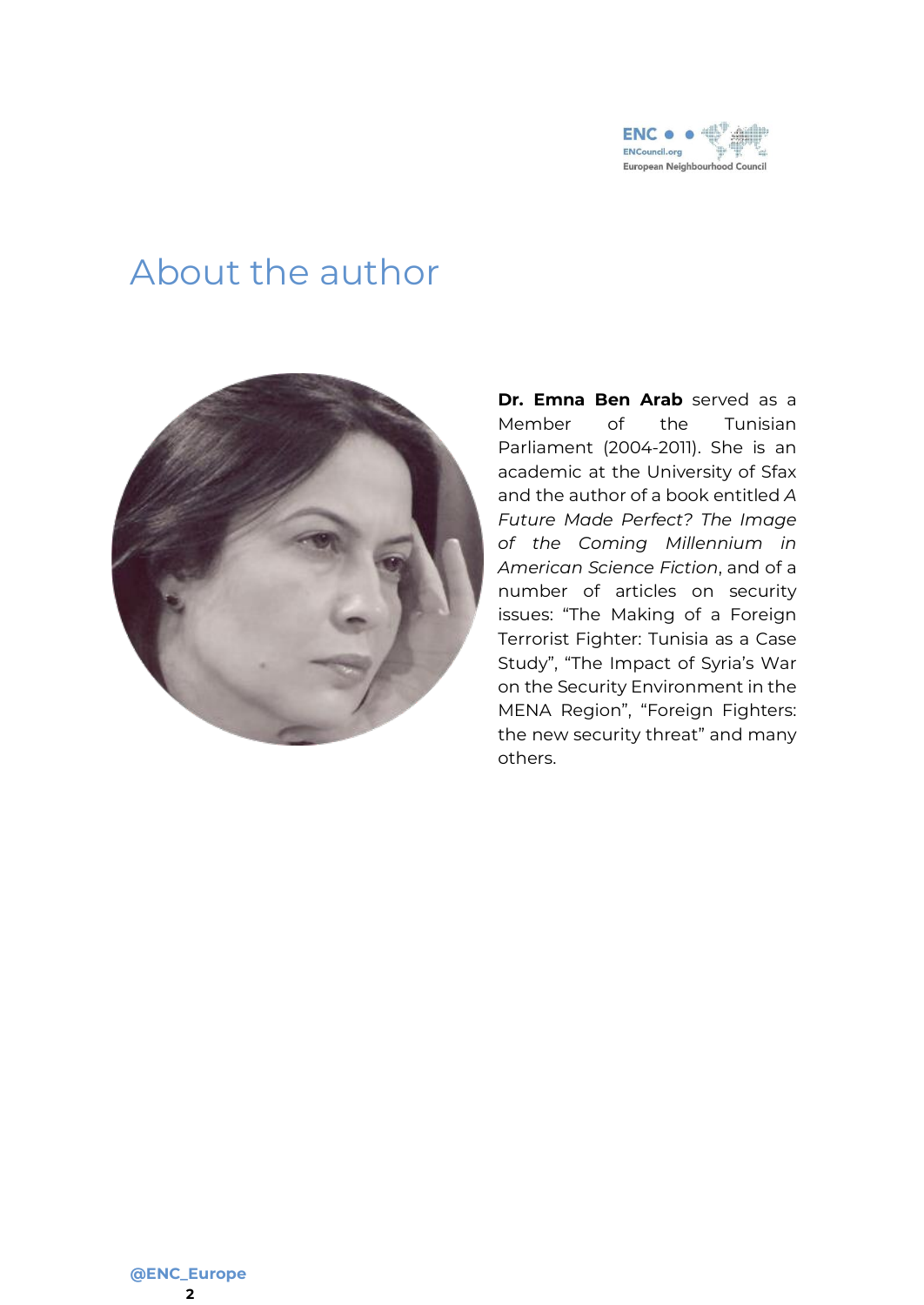

## Abstract

This paper explores the role of social media in shaping a jihadi narrative that played a decisive role in radicalizing an unprecedented number of youth and takes Tunisia as a case in action<sup>2</sup>. Drawing on jihadi content published in mainstream social media, and for the purpose of developing counter-narrative strategies, this paper seeks to provide a framework through which to understand a jihadi discourse based on shaping the perceptions of a target audience and on reinforcing its polarization. The paper argues that anti jihadi narrative strategies need to be synchronized with socio-economic and politico-military strategies rooted in a profound understanding of the sources of the jihadi discourse appeal and its ability to radicalize and mobilize potential supporters. For this, a mixed-methods approach based on a combination of quantitative analysis of social media content, and interviews with Tunisian radicalized youth in prisons is used.

**Keywords:** Counter-narrative, jihadi discourse, social media, perceptual/pragmatic factors, polarization

**<sup>@</sup>ENC\_Europe** <sup>2</sup> For the purpose of this paper, jihadism is used to refer to a politico-religious ideology that embraces violence to achieve a "rebirth" of a mystical sharia- based past society regardless of group specificities whose tactics and purposes very often converge (ISIS, Al-Qaida, etc.) A special emphasis will be laid on ISIS given the unprecedented number of foreign fighters who joined its ranks over a period of 18 months since June 2014 according to the Soufan Group, 2015.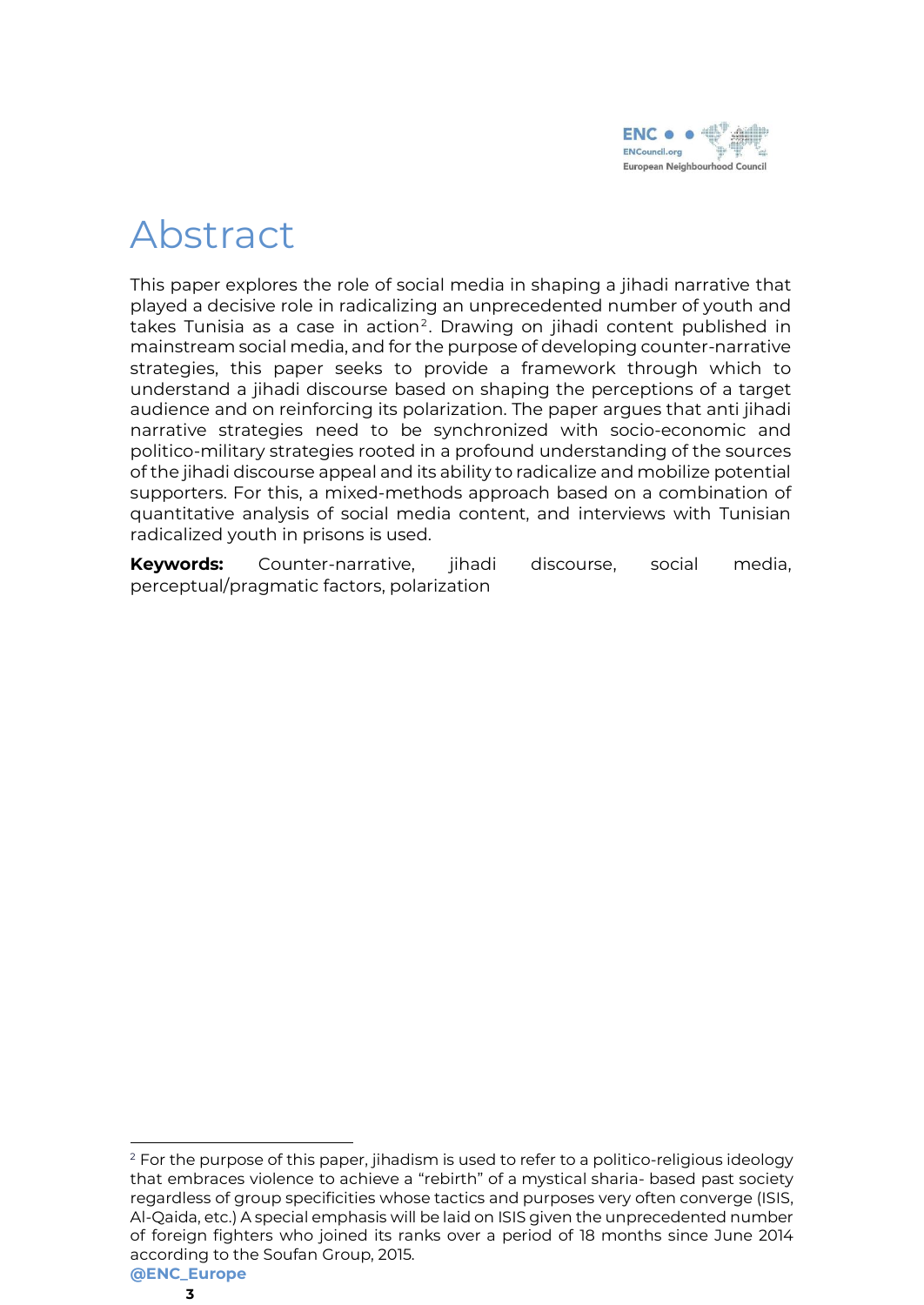

From Al-Qaida to the Islamic State, the international jihadi movement has adapted itself to the evolution of the internet which has become a major operational platform for its propaganda and its transnational reach to radicalize its supporters towards action.1 Although research has shown that the internet-based jihadi propaganda activities in Tunisia have been less robust than in other theaters, the existence of an audience receptive to its messaging is evidenced first by the sustainable activity of the jihadi movement on Tunisian territory.

Between December 2012 and March 2016 more than 80 terrorist activities ranging from high profile attacks to thwarted attacks to logistic preparations for attacks were carried out on Tunisian soil as seen on the map of terror attacks. These activities were concentrated mainly along the western borders with 2013, 2014 and 2015 being the most deadly years. The relatively high number of Tunisians who were inspired to travel to Syria and join ISIS and other groups signaled the existence of a propaganda campaign targeting Tunisian youth.<sup>3</sup> This phenomenon, dubbed by UNSC Resolution 2178 Foreign Terrorist Fighters (henceforth FTF), goes beyond the actual number of FTFs to cover a highly radicalized milieu (family, friends, neighbors, etc.) highlighting the ardency of the arguments put forward for that purpose.

Drawing on jihadi content published in mainstream social media such as Facebook, Twitter and YouTube, the paper seeks to provide a framework through which to understand a jihadi discourse based on shaping the perceptions of a target audience and capitalizing on its polarization for the purpose of developing counter-narrative strategies. The movement's evolutionary adaptation to the online media landscape, the elements of its online discourse and how it is used to serve the ideology it seeks to advance will be highlighted. The paper concludes by arguing that anti jihadi narrative strategies need to be synchronized with socio- economic and politico-military strategies rooted in a profound understanding of the sources of the jihadi discourse appeal and its ability to radicalize and mobilize potential supporters. For this, a mixed-methods approach based on a combination of quantitative analysis of social media content, and interviews with Tunisian radicalized youth in prisons is used.

In the immediate aftermath of "Enduring Freedom" operation by the US and its allies against Afghanistan in 2011, Al- Qaida was hit hard and its leaders had to go underground. The movement was therefore transformed from a hierarchical centralized organization to a decentralized one with branches in Iraq and in the Maghreb. This organizational decentralization is helped by technological innovations and the passage from 1.0 to 2.0 web which allowed internet content consumers to become internet content producers leading to

<sup>&</sup>lt;sup>3</sup> According to a recent report, Foreign Fighters: An Updated Assessment of the Flow of Foreign Fighters into Syria and Iraq (New York: The Soufan Group, 2015) , between 6,000 and 7,000 Tunisians are believed to have traveled to Syria to join jihadi groups, making Tunisia the single largest exporter of FTFs in the world. This number was refuted by the Tunisian authorities (2017) who claim that the number is around 3000 notwithstanding the 27000 Tunisians that the authorities prevented from traveling to Libya and Syria.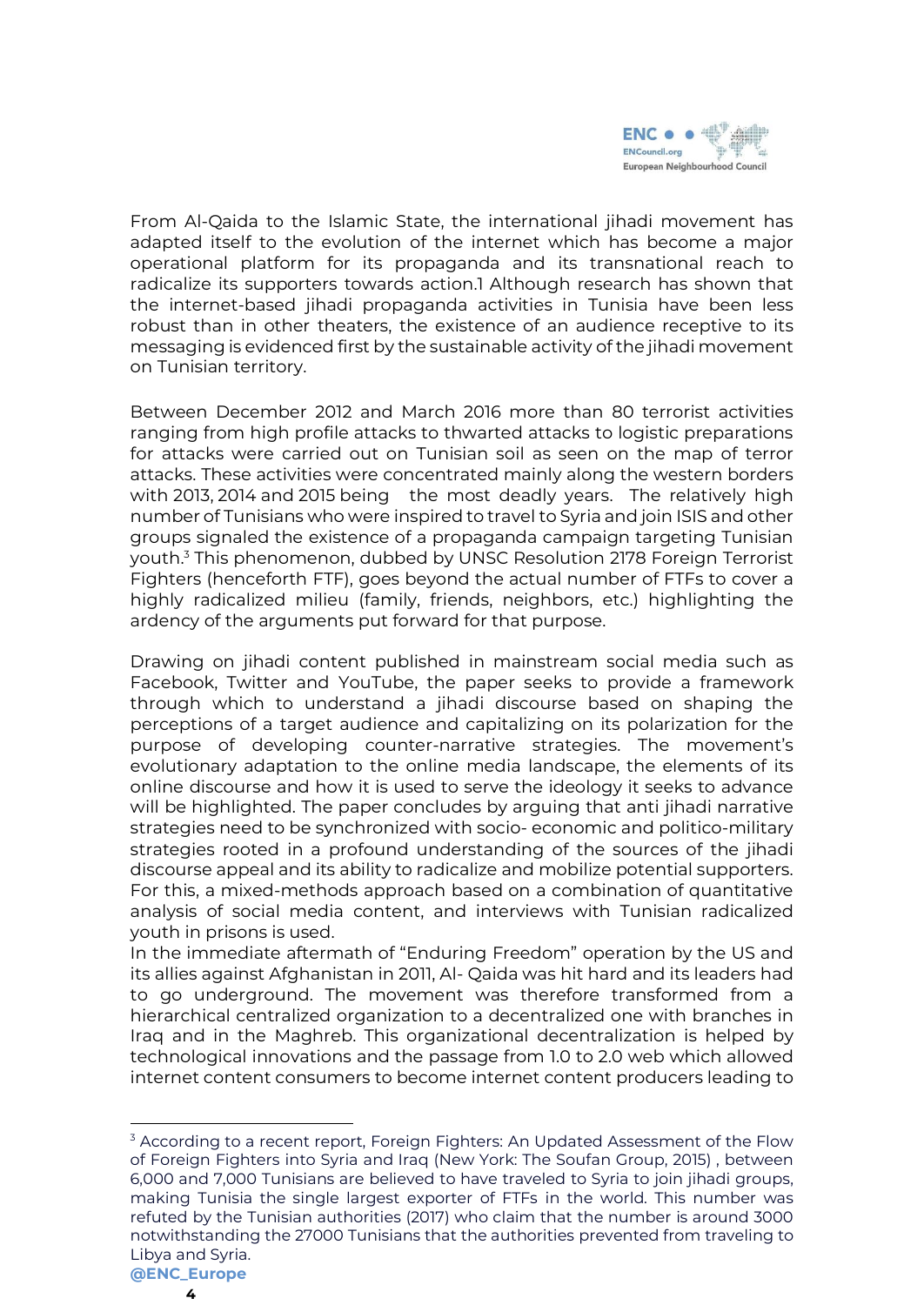

the multiplication of jihadi forums and the advent of the jihadi sphere,<sup>4</sup> as part of the internet forum phenomenon.

The golden age of the forums was short-lived due to intelligence infiltration and surveillance, but also to the advent of social media which have quickly become the main platform for the dissemination of links toward jihadi content. In 2014, around 46000 Twitter accounts were believed to be used by members or sympathizers of ISIS with an average of 1000 followers, five times the general average of any Twitter account followers.<sup>5</sup> Social media ushered in, therefore, a new era of a robust presence of jihadists on the net who quickly acquired sophisticated expertise and learnt how to use it to the benefit of the cause they defend. Ayman Al Dhawahiri underlined in his letter to Abou Moussab Al Zarkaoui that "more than half of the battle takes place in the media arena".<sup>6</sup>

In outlining the strategic logic of ISIS messaging, Ingram argues that ISIS seems to fully understand the basics of communication strategy based on the ability to reach its target audience, with a relevant, and resonating message (what he calls the three Rs) in order to attain its objectives of shaping perceptions and polarizing the support of contested populations. This happens, according to him, only if the message appeals to both "pragmatic and perceptual factors".<sup>7</sup> Pragmatic factors include socio-economic elements and the core narrative is that these are taken care of by ISIS as a geographic (having territory), political (with state-like institutions) and a moral (based on religious teachings) entity therefore ensuring the synchronicity of its narrative and actions while denigrating its enemy's by highlighting the gap between their narrative and actions. It also compels its audience to engage in rational choice decision-making based on pragmatic considerations. Perceptual factors play on the identity crisis of us vs them and on the positive self presentation and negative other presentation accentuating polarization and pushing the target audience to engage in identity-choice decision-making. This framework of analysis, tested with 82 radicalized youth convicted on terrorism charges in Tunisian prisons over a period of 3 months (first three months of 2017),7 proves that the perceptual factor is very strong and multilayered among the sample as underlined in the Table below:

<sup>4</sup> Jihadism on the Web. A breeding Ground for Jihad in the Modern Age," (General Intelligence and Security Service, Ministry of the Interior and Kingdom Relations of the Netherlands, 2012), 6. According to this report, around 25.000 jihadists from a hundred countries are members of these forums, Al-Ikhlas, Al-Firdaws, Al-Buraq, Al Fallouja, etc.

<sup>5</sup> J.M. Berger and Jonathan Morgan, "The ISIS Twitter Census. Defining and Describing the Population of ISIS supporters on Twitter," The Brookings Project on US Relations with the Islamic World, Analysis Paper, n° 20, March 2015.

<sup>6</sup> Letter of Ayman Al Dhawahiri to Abou Moussab Al Zarquaoui, July 9th 2005, [http://fas.org/irp/news/2005/10/letter](http://fas.org/irp/news/2005/10/letterinenglish.pdf) in english.pdf

<sup>7</sup> Ingram, Hororo J. "Understanding ISIS Propaganda : Appeal, Radicalisation and Counter-strategy Implications," in Expanding Research on Countering Violent Extremism, ed. Sara Zeiger (Hedaya and Edith Cowan University, 2016), 145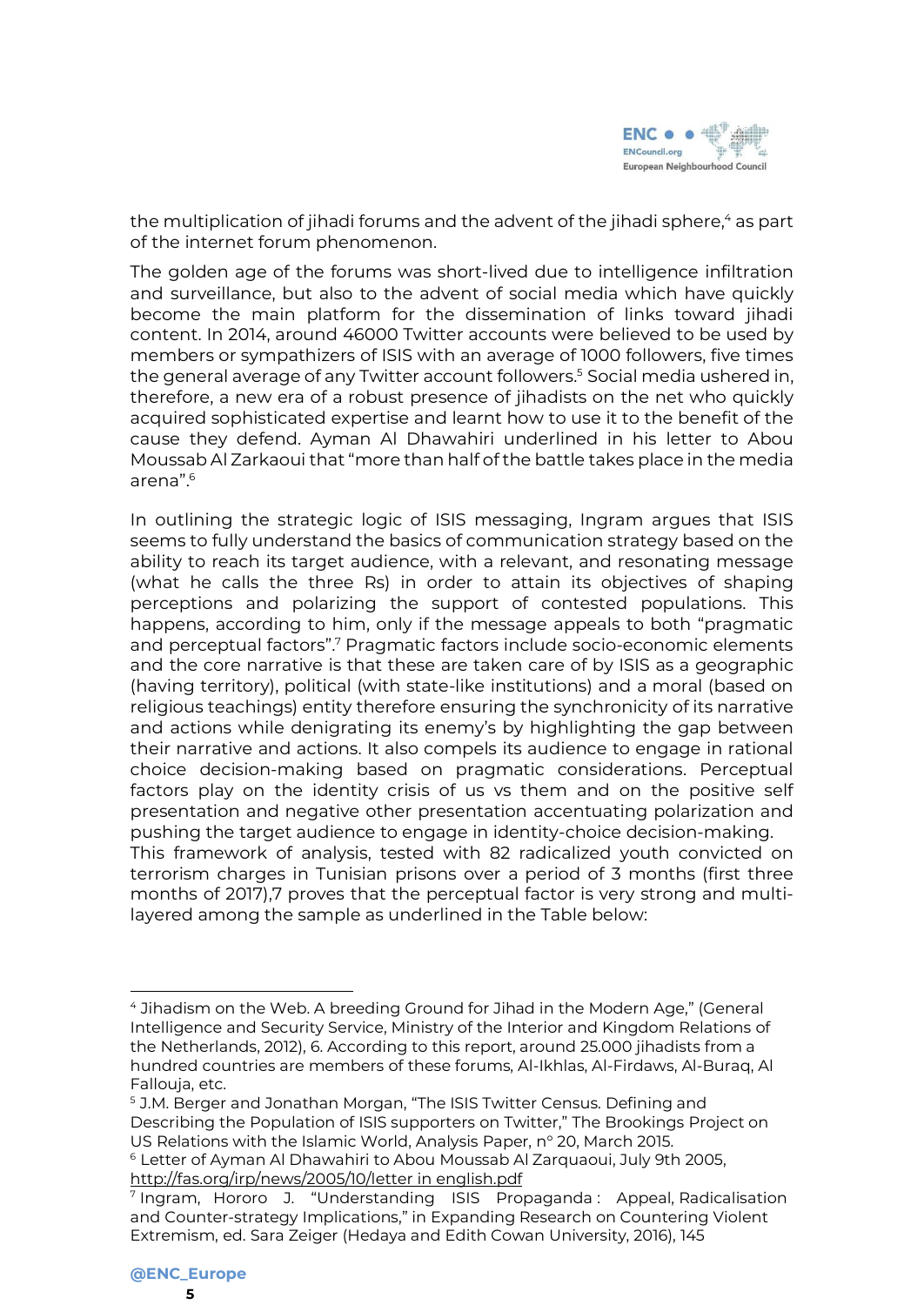

| US                         | <b>THEM</b>                 |
|----------------------------|-----------------------------|
| Youth                      | Authorities (macro and meso |
|                            | systems)                    |
| Sunnis                     | Shiites                     |
| <b>Muslims</b>             | <b>Infidels</b>             |
| Arabs                      | Israelis/USA                |
| The Arab and Islamic World | The West                    |

This polarization has fueled the respondents' sense of victimization and has equally generated bonds of affiliation and identification with jihadi narrative and actions. In fact, there is a consensus among all the interviewees that one or more of the following factors were decisive in their radicalization: a strong feeling of injustice, a deep-seated feeling of hatred toward the police and security forces, frustration with political authorities, hatred of and lack of trust in the West.

| Age                                                   | 44.8% 25-29                 |
|-------------------------------------------------------|-----------------------------|
| Marital status                                        | 74.1% unmarried             |
| Education                                             | 87.9% dropouts              |
| Employment                                            | 87.9% unemployed/vulnerable |
|                                                       | employment                  |
| Income                                                | 79.3% occasional            |
| Drugs/alcohol addict 63.8%<br>prior to radicalization |                             |

The pragmatic factors are also confirmed by the interviews:

The quantitative data emerging from the interviews confirm that the jihadi discourse is based on a good understanding of the structural-psychological environment of the target audience (socio- economic, political and cultural and identity-based) made acute through social media. In his analysis of ISIS social media releases, Lombardi identifies three characteristics of their communication strategy,<sup>8</sup> which includes gamification, convergence,<sup>9</sup> and dramatization and Hollywood cinematic style that supports a strategy of emotional communication based on displaying the seductive appeal of shockand-awe methods, paying attention to detail and technical quality to maximize outreach and impact. Storytelling and first-hand reports by locals and FTFs usually go viral on the net and receive an extensive media coverage that affects disenfranchised youth looking for a meaning to their life.

<sup>&</sup>lt;sup>8</sup> M. Lombardi, "Twitter and Jihad: the communication strategy of ISIS" (ISPI. Italy, 2015), 83–122

**<sup>@</sup>ENC\_Europe** <sup>9</sup> Emna Ben Arab, "The Making of a Foreign Terrorist Fighter," in *Expanding Research on Countering Violent Extremism*, ed. Sara Zeiger (Hedayah and Edith Cowan University, 2016), 49.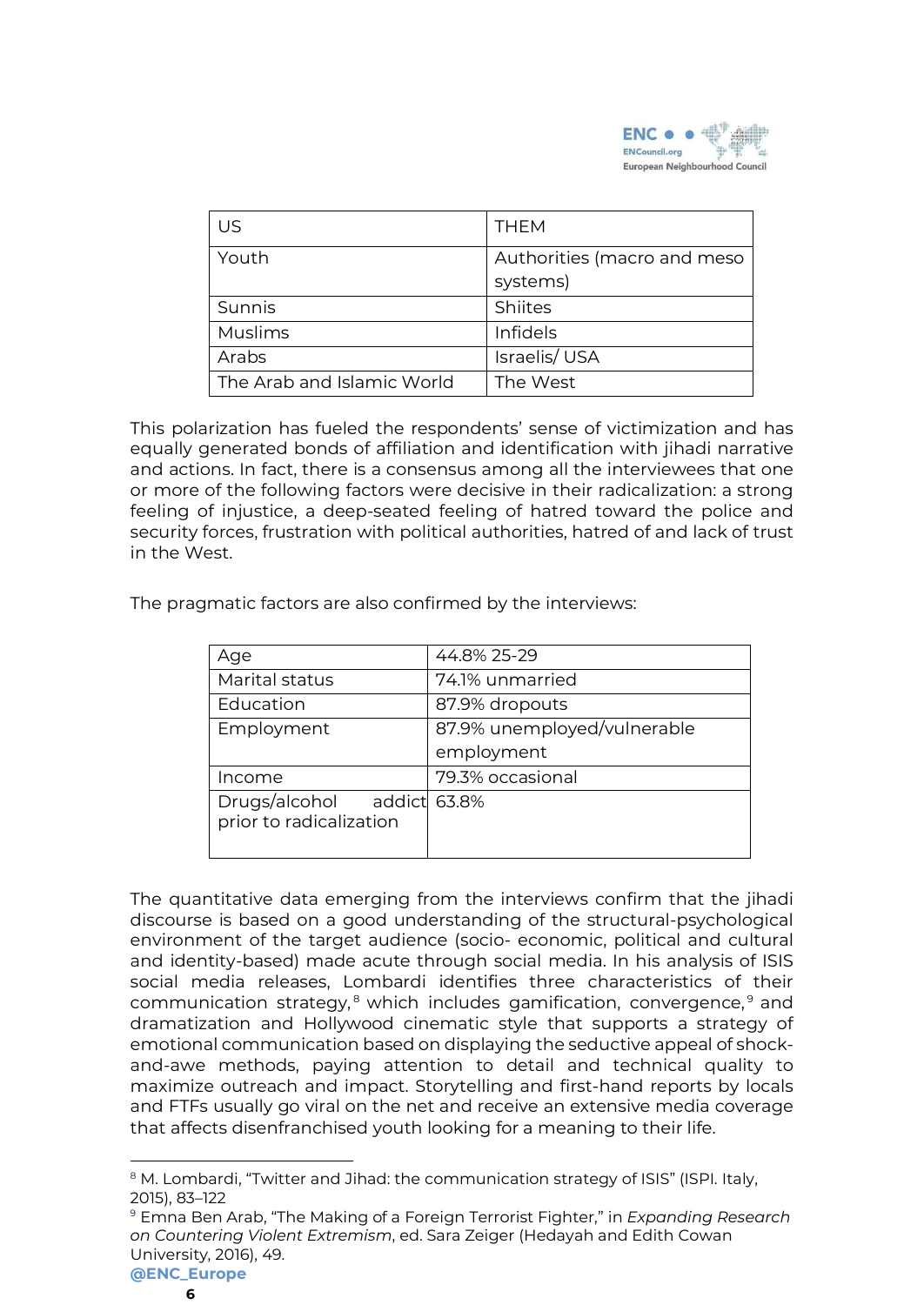

Along the same line, Arnaboldi and Vidino in their analysis of ISIS propaganda strategy argue that the main characteristic of their communication style is the bottom-bottom approach which allows every addressee to become a content creator and to operate through personal Twitter or FB accounts producing and sharing materials leading to a staggering increase in the number of followers. This approach is by nature interactive, decentralized and empowering to the bottom. But, although free from hierarchical structures, it is based on reference models traced by major international jihadi groups. This is known as the swarm dynamics, a concept that describes the activities, behavior and ideology of terrorists as being shaped by "a few individuals… whose influence guides the collective flight of the swarm".

The propaganda produced by these various outlets is designed to be at the service of a politico-religious ideology whose objective is the strict application of Sharia law in Muslim territories by erasing state borders established by colonial powers for the eventual creation of a caliphate. For this purpose, the ideologically defined transformation of society is framed in a potent recruitment message that has focused on a set of themes that include appealing to the supporters' sense of religious obligation, projecting a message of strength and victory and fostering a climate of fear and panic.

The narrative of the conflict promoted by recruiters appeals to potential recruits' sense of religious duty. It is a religiously inspired gradualist message that starts, as it is revealed in the interviews of radicalized youth in Douar Hisher and Sidi Hassin,10 and of FTFs in Tunisian jails, with religious teachings ranging from everyday behavioral code to the ultimate embrace by the targeted audience of a jihadi political agenda and the apology of a holy war against anything "other". Quotes and messages from the Koran and Hadith emerge from these interviews and the overwhelming FB posts and tweets as the main justificatory grounds for the group's activities.

The message emphasizes an acute polarization between the in-group and the out-group through negative lexicalization whereby representations are often articulated along an us vs them dimension. Their hardships are framed in terms of what the "Other" inflicted upon them creating, therefore, an existential threat that activates a sense of obligation to the common group to which they both belong and a duty to defend persecuted coreligionists. The notion of justice is, therefore, central to their doctrine-related message. It legitimizes their actions toward their opponents and at the same time strengthens their inward solidarity. Indeed, "ISIS's vision of resurrecting an idealized caliphate gives them the sense of serving a sacred mission",<sup>11</sup> and of "keeping the group's sense of mission alive, contributing to cement its spirit as a single entity and stressing its otherness vis-à-vis third-party subjects"

<sup>10</sup> Salem, J. H. Salafi Jihadism in Tunisia: Current State and Prospects: an Ethnographic Case Study. Tunisian Institute of Strategic Studies, 2014. <sup>11</sup> Fawaz A. Gerges, "ISIS and the Third Wave of Jihadism" Current History (December 2014), 343.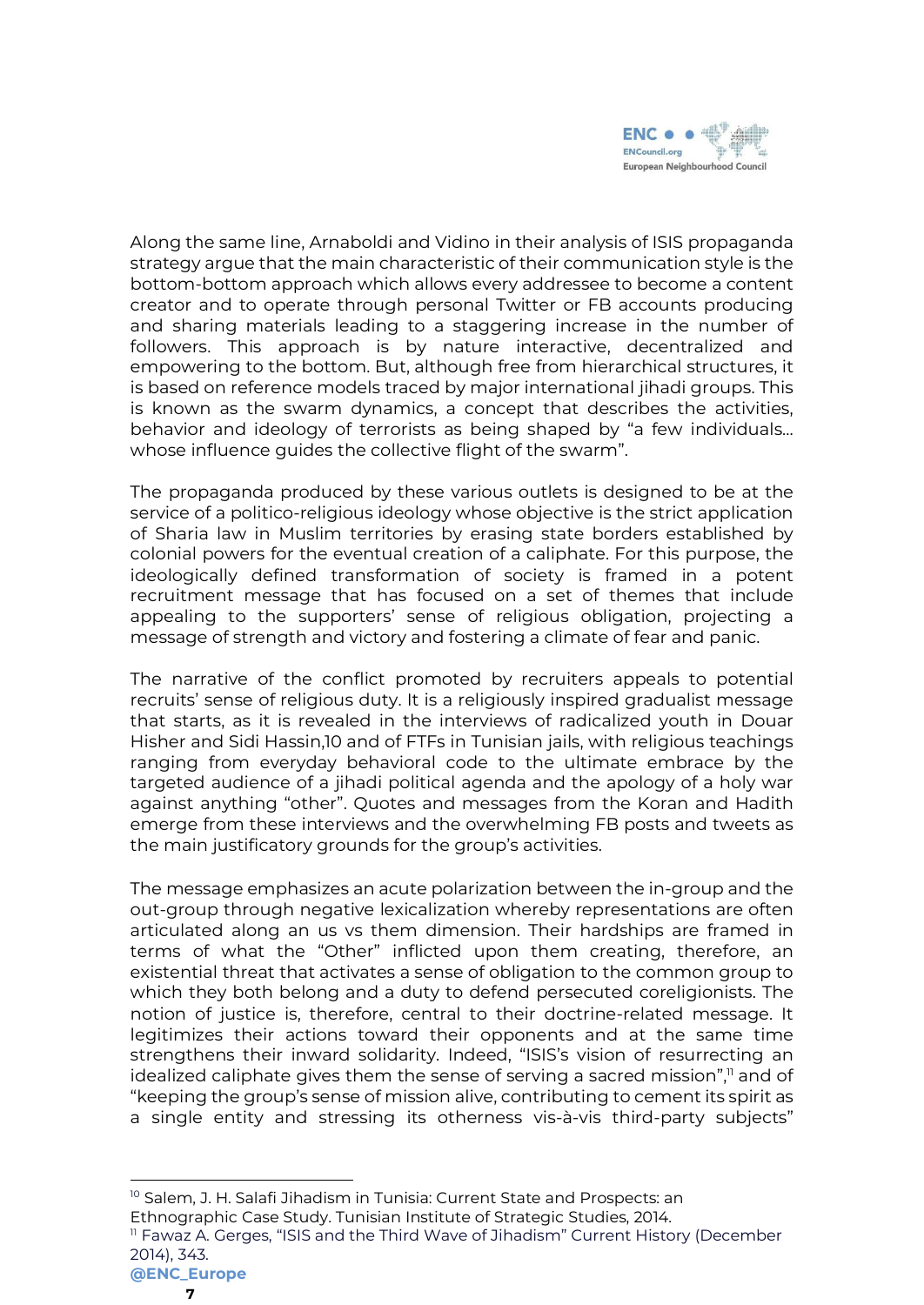

through "dehumanizing" and "deislamizing" the enemy.<sup>12</sup> Their recruitment messaging, therefore, emphasizes the necessity to take action to preserve the existence of the community.

Their actions aim at a double radicalization. Their multimedia releases showcase their brutality as an act of defense in reaction to Western aggression (invading Muslim land, killing innocent civilians...). While this serves as a radicalizing message for Muslim youth as they tend to interpret brutality as justice being rendered and as an act of reciprocity, it is understood by Westerners as an act of aggression that requires an equally brutal reaction, creating therefore new openings for extreme ideas that are gaining ground with the broader Western public. This is evidenced by the anti-Islamic impulses of the right wing politicians and base in the USA and Europe (e.g., the rhetorical excesses of Republican candidates for the 2016 Presidential elections such as Donald Trump and Ben Carson; the rise of right-wing parties in France, the Netherlands, Italy, Sweden, Greece and England, and ultra-right movements like Pegida, Patriotic Europeans against the Islamization of the Occident, a nationalist, anti-Islam political movement) that serve to intensify the conflict by allowing angry and reactive attitudes against Muslims in the West to take root.

The recruiters' narrative also underpins a social movement that provides them with a tight-knit community that offers them an outlet in which to express their grievances, a sense of belonging to cling to, and eventually the prestigious status of a martyr.

The utopian nature of their new world is also emphasized in the recruitment message and it is one major explanation of the unprecedented number of FTFs in Iraq and Syria compared to previous wars (conflicts in Chechnya (1994- 2009), Somalia (1993- 2014) and Afghanistan after 2001 could not count on more than a few hundred foreign combatants).<sup>13</sup> An Islamic utopia that achieves a divine promise and an appealing vision of the future (in sheer contradiction to their reservoir of misery) is central to their propaganda. It is portrayed as the incarnation of the ideal Islamic state, a full state with a global political project, a corresponding territory and a normal daily life inspired and guided by Sharia law. ISIS magazine Islamic State News published by Al Hayet Media Center celebrates the success of the Caliphate by emphasizing its efficient and fair governance and the opportunities for development it offers and by showcasing the quality of life in a state that cares about its people for the purpose of attracting the families of FTFs. Al Baghdadi promised, in this

 $12$  Andrea Plebani and Paolo Maggiolini. "The Centrality of the Enemy in Al-Baghdadi Caliphate".Twitter and Jihad: The Communication Strategy of ISIS. Eds. Monica Maggioni and Paolo Magri.(Milano: ISPI, 2015) 39.

<sup>&</sup>lt;sup>13</sup> Isabelle Duyvesteyn and Bram Peeters in "Fickle Foreign Fighters? A Cross-Case Analysis of Seven Muslim Foreign Fighter Mobilisations (1980- 2015)," argue that the huge differences in the number of transnational insurgents in foreign wars is due to accessibility to the battlefield, the cohesion of the insurgent group and the chances of success.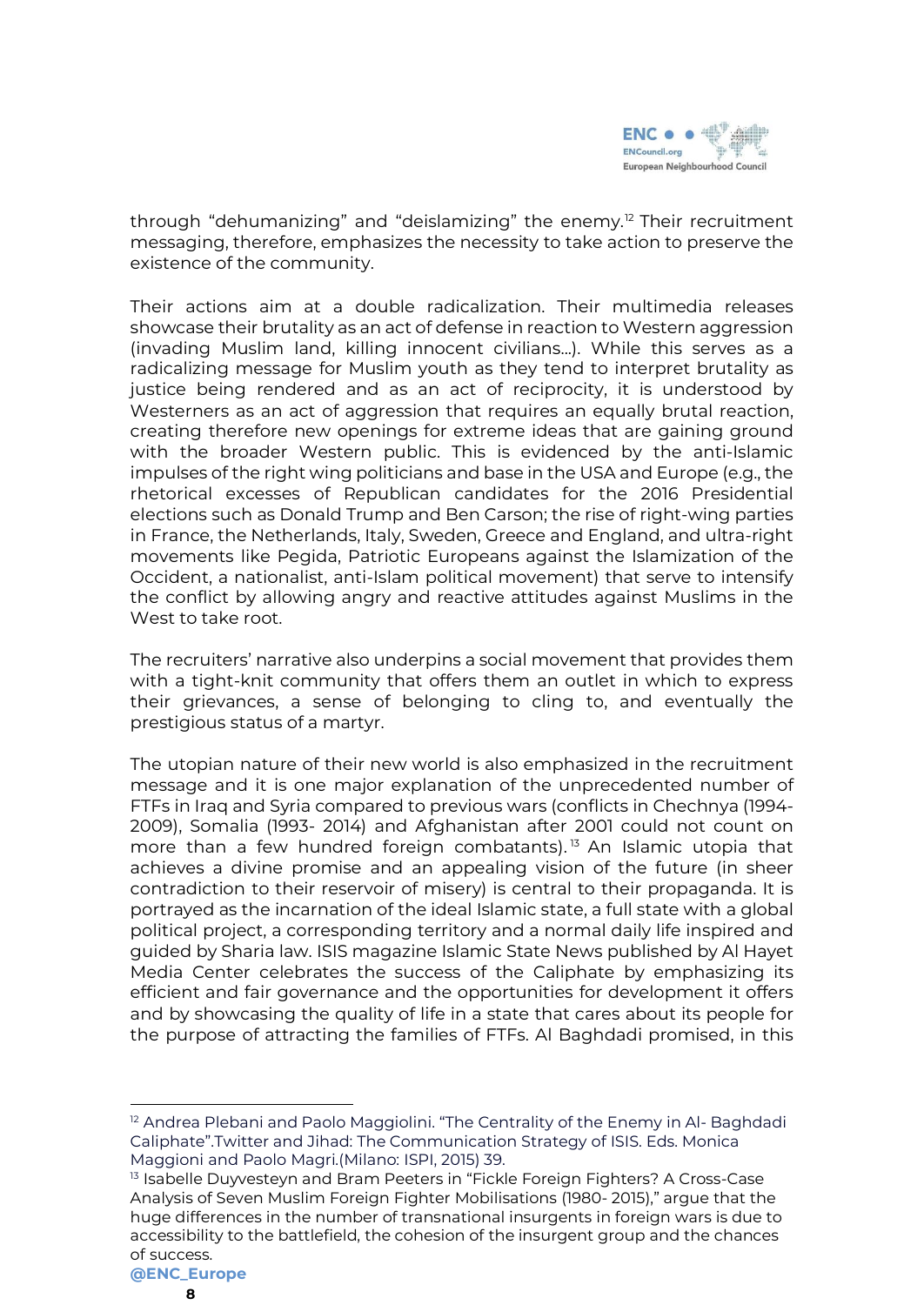

context, marriage grants, fully equipped houses and free goods to ISIS fighters.<sup>14</sup>

ISIS narrative, in many respects, is used to support its actions on the ground, as "a force multiplier for itself and a force nullifier for its opponents".<sup>15</sup> Related to this is their message of strength and victory. By presenting itself as a state with global ambitions, as opposed to the localized projects of rival groups, and by publicizing its ultraviolent videos of battles, mass executions, beheadings and burning, ISIS gives the potential recruits the impression that they are playing for a winner, a "powerful vanguard movement capable of delivering victory and salvation".<sup>16</sup>

ISIS has, indeed, aggressively advanced a winner's message to its Tunisian audience. In May 2015, Africa Media, an online media group loyal to ISIS, tweeted an image of a poster with text claiming that "the mujahedeen of the mountains" in Tunisia— KUIN's main base of operations—had "joined the caravan of the caliphate." The statement also noted that Tunisia would "wish the al-Qaeda days were back," emphasizing its hard line tactics compared to those of al-Qaeda. This statement, though misleading, is typical of ISIS's messaging strategy, which often uses hyperbole to create an exaggerated view of strength and success.

Another aspect of ISIS's messaging of victory in Tunisia involves exalting its own military strength, while simultaneously emphasizing the failings of the Tunisian army. An example of this messaging came in May 2015, when Jund al-Khilafah released a statement on Twitter claiming that the Tunisian army was "unsuccessful" in a ground operation against the group, adding that the security forces were "cowardly" and had to retreat from the battleground chaotically, leaving behind their weapons and vehicles. <sup>17</sup> ISIS has released similar statements after perpetrating major terrorist attacks in Tunisia. For instance, in ISIS's statement claiming responsibility for the Bardo attack, the group vowed that the operation was only "the first drop of rain."

Linked to this is ISIS's messaging approach that downplays losses incurred by the group. Jund al-Khilafah has consistently refuted reports that its members were killed in security raids. For example, in May 2015, the group vehemently denied rumors that ten of its soldiers were killed by Tunisian security forces, instead claiming that its fighters were experiencing continued success against the government.

Coupled with deceptive messaging tactics, the group works to achieve policy paralysis by sowing confusion, stoking fears, and eroding trust in the state and

<sup>14</sup> *Al Arabiya*, 29th August 2014.

<sup>&</sup>lt;sup>15</sup> Haroro J. Ingram, "Understanding ISIS Propaganda : Appeal, Radicalization and Counter-Strategy Implications," in Expanding Research on Countering Violent Extremism, ed. Sara Zeiger (Hedaya and Edith Cowan University, 2016), 144.

<sup>&</sup>lt;sup>16</sup> Fawaz A. Gerges, "ISIS and the Third Wave of Jihadism" Current History (December 2014), 342.

 $17$  "Commenting on the Unsuccessful Ground Operation of the Apostate Army in Jbel Kasserine," *Mu'asasat Ajnad al-Khilafah*, May 1, 2015.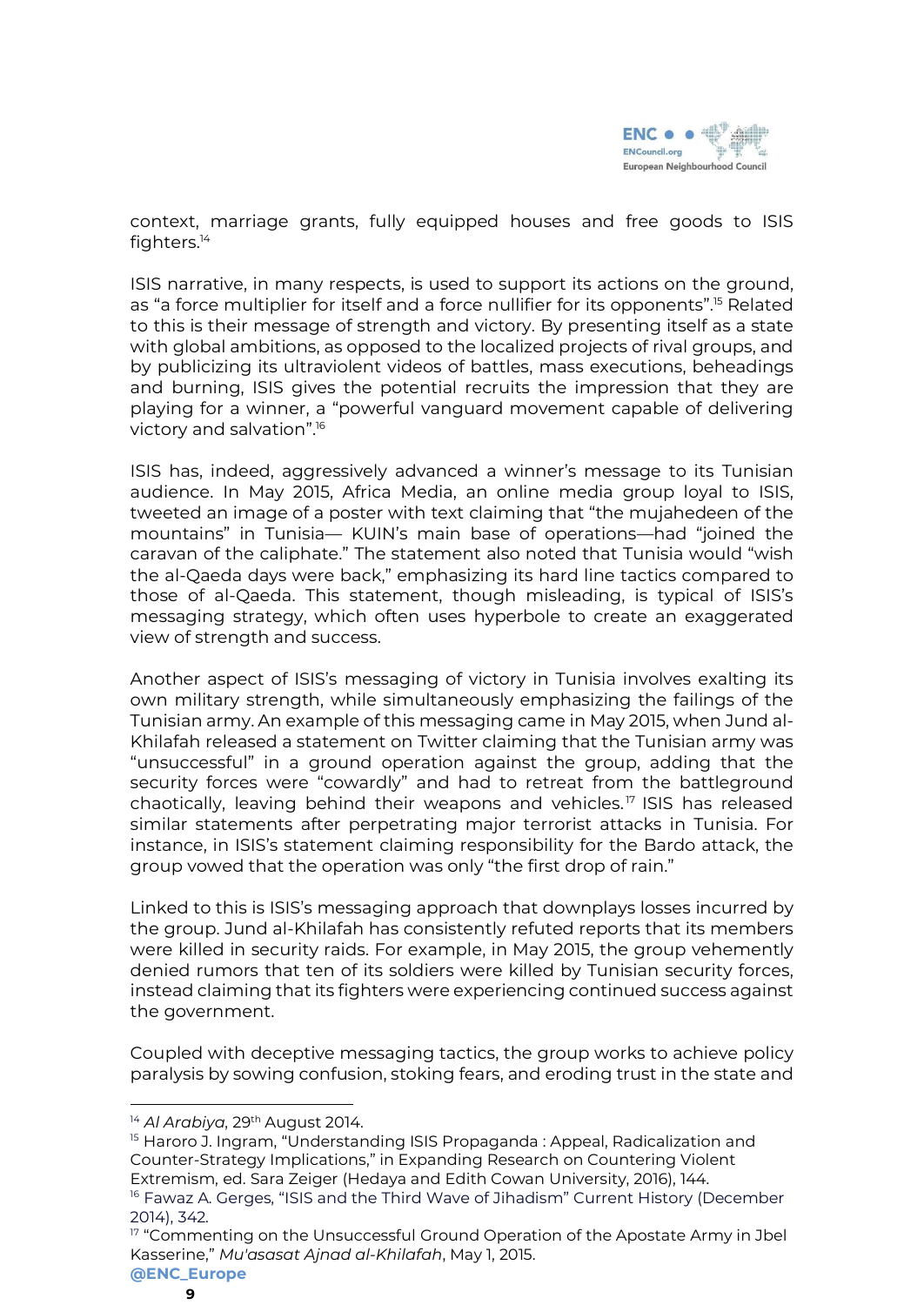

its institutions to create space to operate and eventually govern. For this, an intimidation campaign aimed at scaring tourists away from Tunisia and maximizing the psychological damage resulting from ISIS-perpetrated attacks is orchestrated. After the Bardo attack, Jund al-Khilafah in Tunisia— an ISIS splinter group, believed to consist of defectors from KUIN, who pledged allegiance to ISIS in December 2014,<sup>18</sup> tweeted a message directed at tourists that threatened: "to the Christians planning their Summer vacations in Tunisia…we are preparing for u something that will make u forget #BardoAttack".<sup>19</sup> Similarly, a couple of months later, a media group loyal to ISIS tweeted a warning to Muslims, asking them not to fly Tunisair, suggesting that an attack on the airliner was imminent. Though such an attack never occurred, the Tweet added to the perception that Tunisia was unsafe for tourists and therefore perpetuating their propaganda strategy's self-fulfilling logic that if the group can create the perception of insecurity in Tunisia, it can bring about the actual collapse, or at least erosion, of the state.

Indeed, scare tactics are an integral part of ISIS's messaging strategy. ISIS supporters in Tunisia have threatened to burn alive any Tunisian soldier that they capture, a likely reference to ISIS's immolation of a Jordanian pilot captured in December 2014.<sup>20</sup> Moreover, ISIS has conveyed the message that Tunisian soldiers are not safe from the group, even in their own homes. To that end, in November 2016, the Amaq News Agency issued a statement indicating that a Tunisian soldier had been killed at his home by ISIS fighters. The message included a picture of the soldier's identification card.<sup>21</sup>

Key findings, emerging from ISIS online narrative analysis and its impact as revealed from the interviews conducted with a radicalized audience, pertain to the communication channel, the themes and the outcome. ISIS communication strategy makes exceptional use of the technical opportunities made available by social media (gamification, convergence and Hollywood cinematic techniques). Its narrative seeks to highlight synchronicity between discourse and actions for credibility and for rallying support among local as well as transnational audiences. Its appeal seems to come from a combination of an ideological/theological component and a structural-psychological component (socio-economic, political and cultural and identity-based) that reinforces some sort of convergence between "rational and identity-choice decision making processes" to join the caliphate. Extreme violence, $^{22}$  as ISIS trademark, has helped maximize the reach of the message to adversaries and supporters alike. Shock leads to intimidation andextensive coverage, and a sense of satisfaction reinforces the message of victory and of justice being

<sup>19</sup> Series of Tweets from Jund al-Khilafah (@AjnadKhilafa), posted on May 4, 2015.

- <sup>20</sup> Series of Tweets from Jund al-Khilafah (@AjnadKhilafa), posted on May 4, 2015.  $21$  "Amag reports IS fighters killed Tunisian soldier in his home in Kasserine," SITE Intelligence Group, November 6, 2016, [https://news-siteintelgroup-](https://news-siteintelgroup-com.proxyau.wrlc.org/Jihadist-News/amaq-reports-is-fighterskilled-tunisian-soldier-in-his-home-in-kasserine.html)
- [com.proxyau.wrlc.org/Jihadist-News/amaq-reports-is-fighterskilled-tunisian-soldier](https://news-siteintelgroup-com.proxyau.wrlc.org/Jihadist-News/amaq-reports-is-fighterskilled-tunisian-soldier-in-his-home-in-kasserine.html)[in-his-home-in-kasserine.html.](https://news-siteintelgroup-com.proxyau.wrlc.org/Jihadist-News/amaq-reports-is-fighterskilled-tunisian-soldier-in-his-home-in-kasserine.html)

<sup>&</sup>lt;sup>18</sup> "Alleged Group 'Jund al-Khilafah in Tunisia' Pledges to IS," SITE Intelligence Group, December 8, 2014, [https://news.siteintelgroup.com/Jihadist-News/alleged-group](https://news.siteintelgroup.com/Jihadist-News/alleged-group-jund-al-%20khilafah-in-tunisia-pledges-to-is.html)jund-al- [khilafah-in-tunisia-pledges-to-is.html](https://news.siteintelgroup.com/Jihadist-News/alleged-group-jund-al-%20khilafah-in-tunisia-pledges-to-is.html)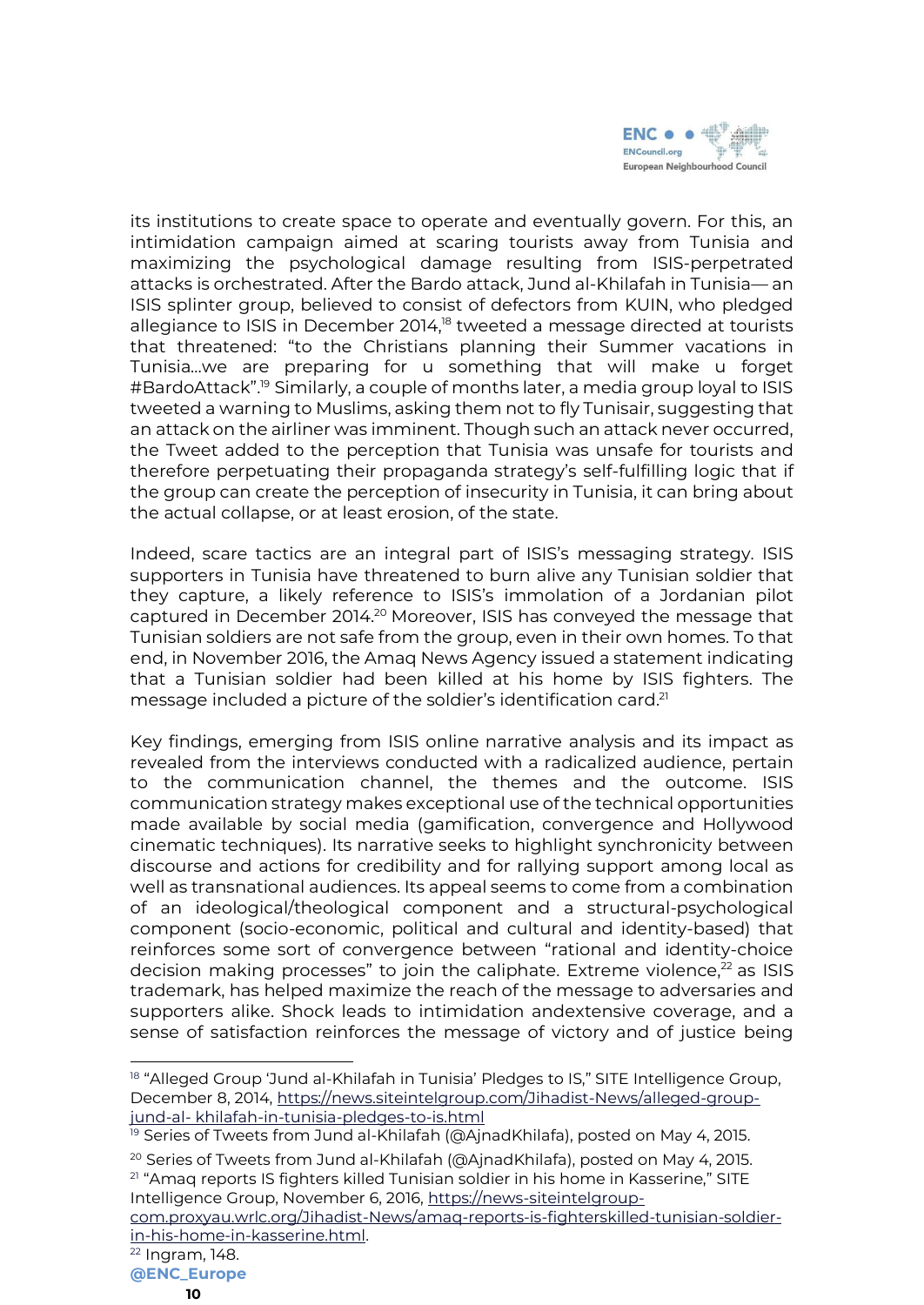

rendered. Religious references are used as a cover for what is fundamentally a political project driven by ideological and geo-political imperatives.

While these trends are indicative, to varying degrees, of the success of jihadi propaganda in radicalizing ordinary people to become members of or fighters for the caliphate, they are equally reflective of alternative narrative strategies failures. Empirically- based understanding of the strategic rationale that drives the jihadi propaganda is essential. Shaping perception along with highlighting the narrative-action synchronicity is at the heart of the battle.

Currently, this lack of understanding is leading to quick fixes through a series of piecemeal security-focused policies (legislation monitoring charity associations, surveillance of homegrown networks and sympathizers, travel ban, etc.), rather than to solutions based on an integrated approach that takes into account the multifaceted and multi-dimensional threat.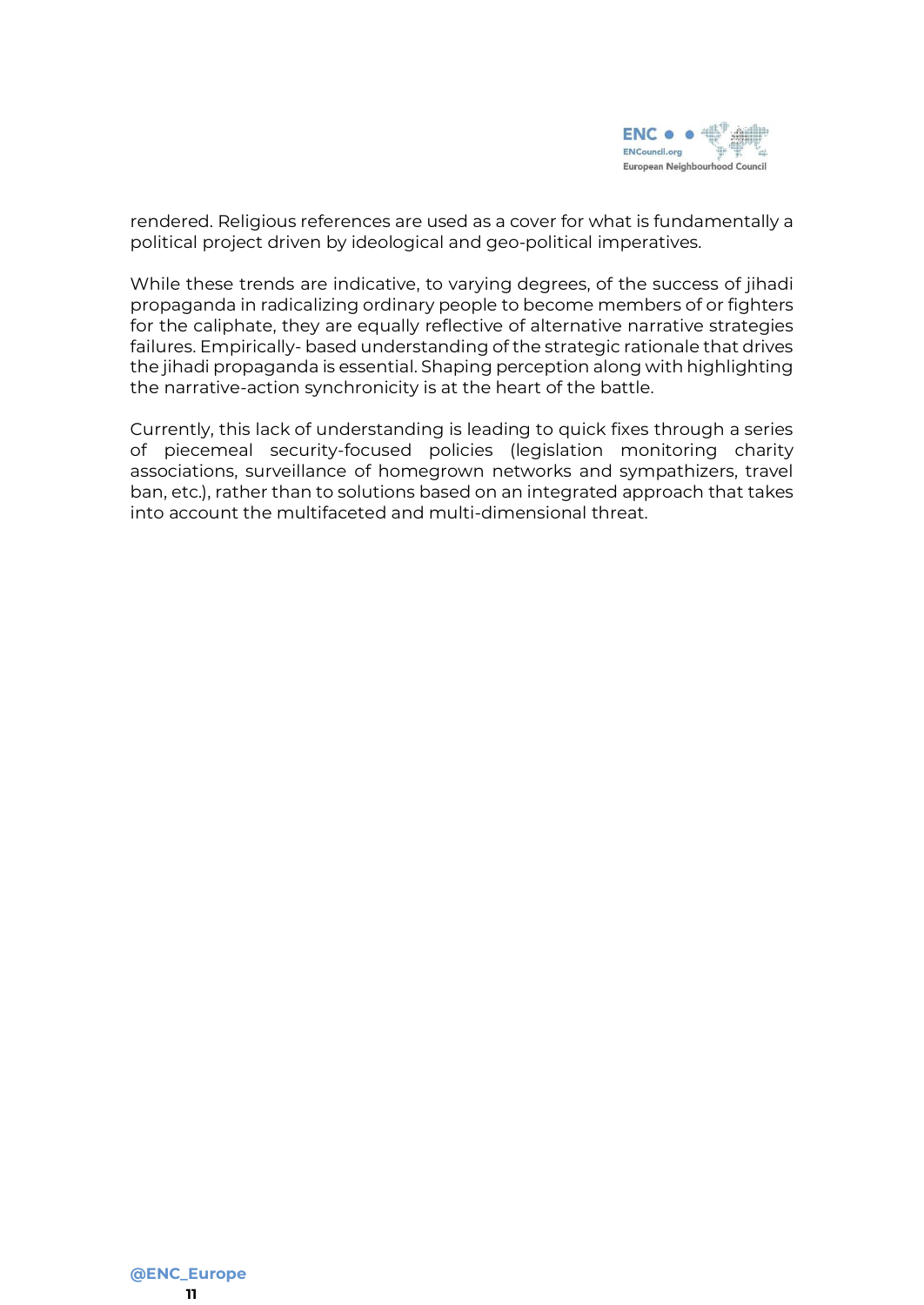

#### References

Amaq reports "IS fighters killed Tunisian soldier in his home in Kasserine," SITE Intelligence Group, November 6, 2016. [https://news-siteintelgroup](https://news-siteintelgroup-com.proxyau.wrlc.org/Jihadist-News/amaq-reports-is-fighterskilled-tunisian-soldier-in-his-%20home-in-kasserine.html.)[com.proxyau.wrlc.org/Jihadist-News/amaq-reports-is-fighterskilled-tunisian](https://news-siteintelgroup-com.proxyau.wrlc.org/Jihadist-News/amaq-reports-is-fighterskilled-tunisian-soldier-in-his-%20home-in-kasserine.html.)soldier-in-his- [home-in-kasserine.html.](https://news-siteintelgroup-com.proxyau.wrlc.org/Jihadist-News/amaq-reports-is-fighterskilled-tunisian-soldier-in-his-%20home-in-kasserine.html.)

Arnaboldi, Marco and Lorenzo Vidino, "The Caliphate, Social Media and Swarms in Europe: The Appeal of the IS Propaganda to 'Would Be' European Jihadists" *Twitter and Jihad: The Communication Strategy of ISIS*. Eds. Monica Maggioni and Paolo Magri. Milano: ISPI, 2015.

Ben Arab, Emna et al. *Assessing the Threat Posed by Tunisian Foreign Fighters*. Tunis: Tunisian Institute for Strategic Studies, 2018.

Ben Arab, Emna. "The Making of a Foreign Terrorist Fighter" in *Expanding Research on Countering Violent Extremism*, ed. Sara Zeiger, 41-54. Hedayah and Edith Cowan University, 2016.

Berger, J. M. and Jonathan Morgan. "The ISIS Twitter Census. Defining and Describing the Population of ISIS supporters on Twitter", The Brookings Project on US Relations with the Islamic World, Analysis Paper, n° 20, March 2015.

Duyvesteyn, Isabelle and Bram Peeters. "Fickle Foreign Fighters? A Cross-Case Analysis of Seven Muslim Foreign Fighter Mobilisations(1980-2015)" ICCT, 2015 [https://icct.nl/publication/fickle-foreign-fighters-a-cross-case-analysis-of-seven](https://icct.nl/publication/fickle-foreign-fighters-a-cross-case-analysis-of-seven-muslim-foreign-fighter-%20mobilisations-1980-2015/)muslim-foreign-fighter- [mobilisations-1980-2015/](https://icct.nl/publication/fickle-foreign-fighters-a-cross-case-analysis-of-seven-muslim-foreign-fighter-%20mobilisations-1980-2015/)

Gerges, Fawaz A. "ISIS and the Third Wave of Jihadism." *Current History*, December 2014.

Ingram, Hororo J. "Understanding ISIS Propaganda : Appeal, Radicalisation and Counter-strategy Implications," *in Expanding Research on Countering Violent Extremism*, ed. Sara Zeiger, Hedaya and Edith Cowan University, 2016.

"Jihadism on the Web: A Breeding Ground for Jihad in the Modern Age." General Intelligence and Security Service, Ministry of the Interior and Kingdom Relations of the Netherlands, 2012.